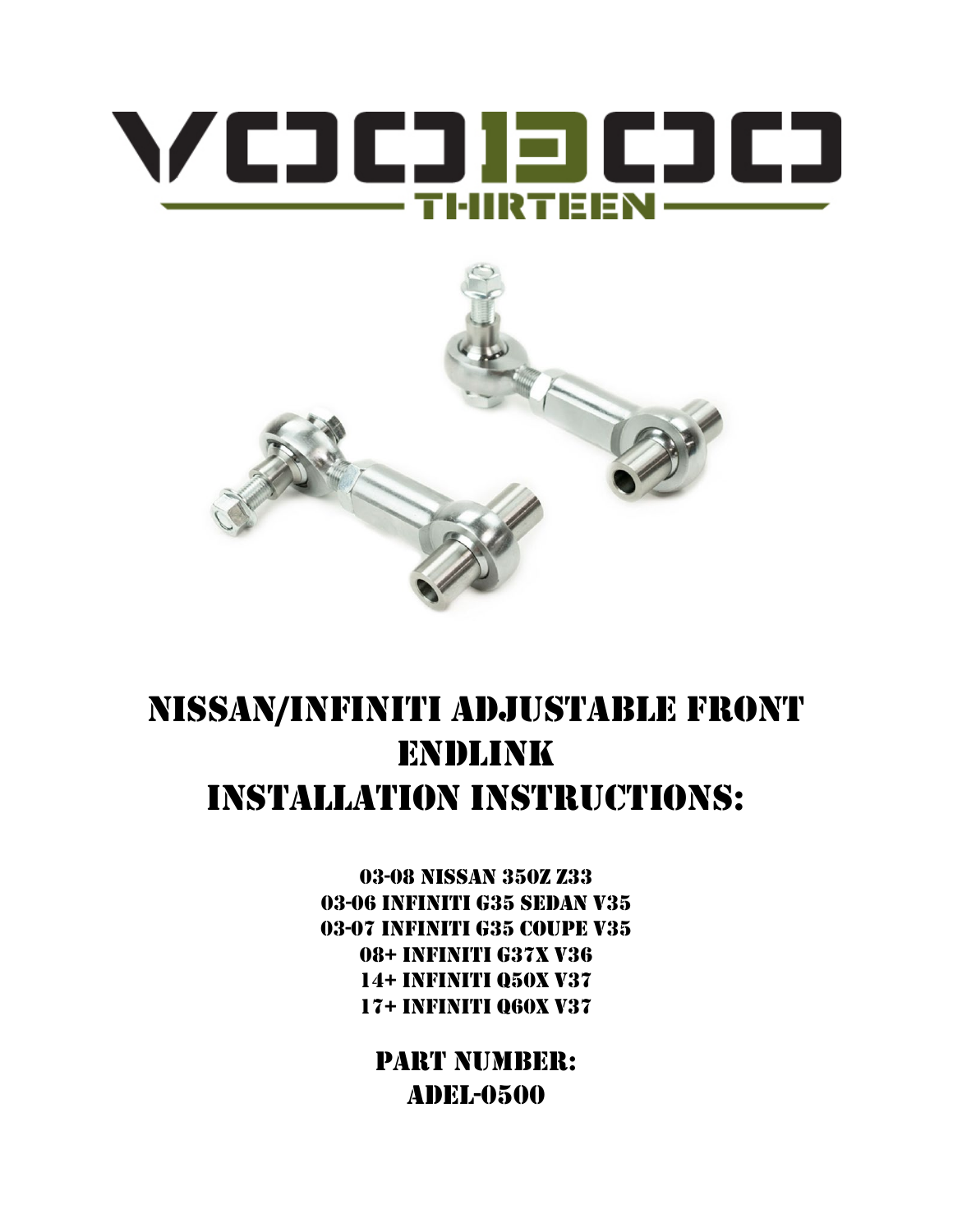It is recommended the installation of all Voodoo13 parts be completed by an experienced suspension tuning professional. With proper installation and maintenance, Voodoo-13 suspension products will provide exceptional performance and durability. For any questions, please contact Voodoo 13 immediately. Thank you for choosing Voodoo-13 for your suspension component needs!

#### **NEED HELP?**

Representatives are here to help with any questions concerning the operation of this product.

### **CALL 480-889-0812**

Monday thru Friday 8:30am to 5:30pm MST

#### **RECOMMENDED TOOLS AND SUPPLIES**

- General Mechanics Tool Set
- Jack and Jack Stands
- 17mm Wrench
- 18mm Socket or Wrench
- 19mm Socket or Wrench
- 14mm Stock or Wrench

#### **PART BREAKDOWN**

NOTE: For any OEM hardware please refer to OEM service manual for torque specifications. For all included hardware please torque to the specifications shown below. It is recommended to use a torque wrench when tightening instead of an impact wrench. Apply anti-seize to all hardware threads.

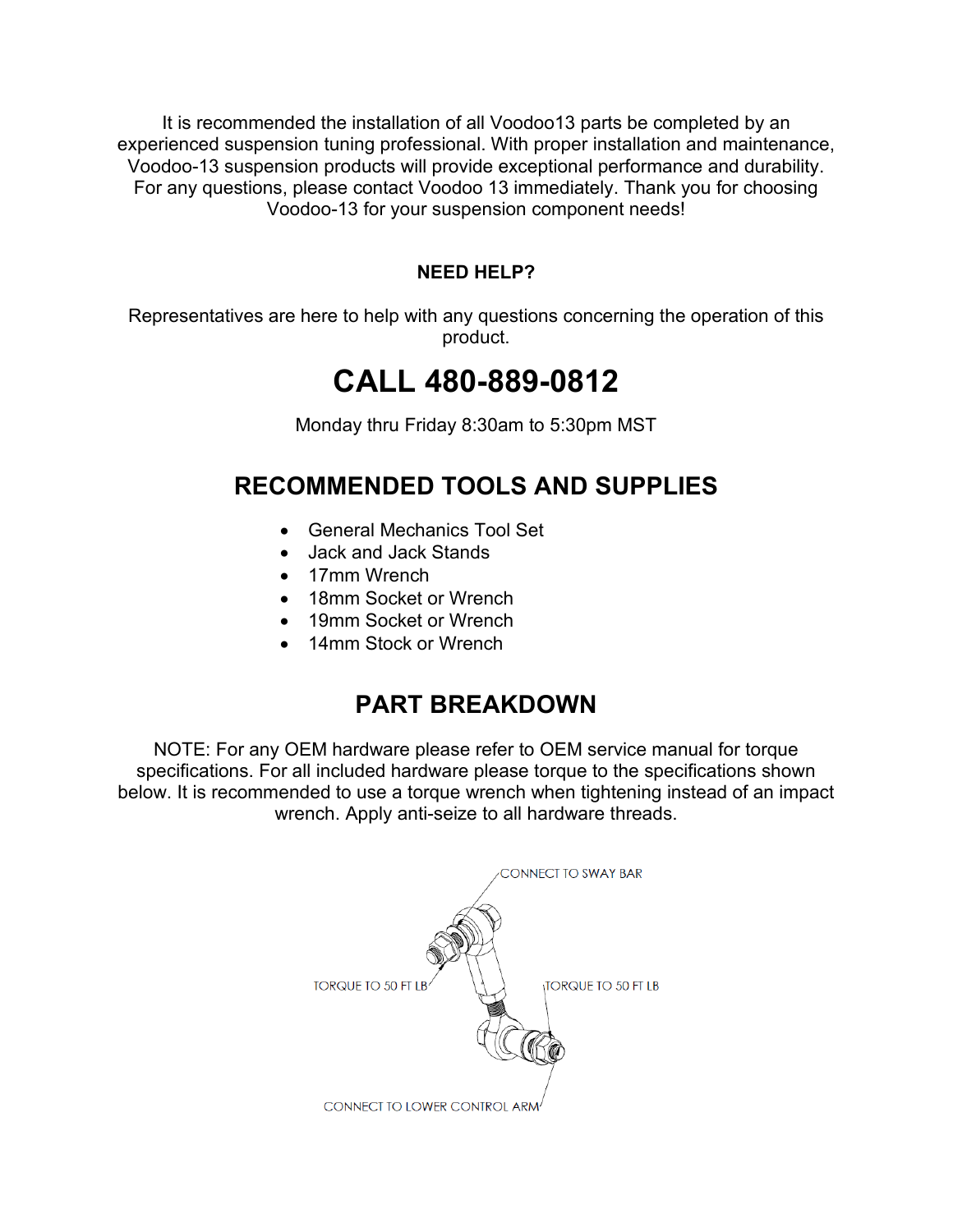#### **INSTALLATION PROCEDURE**

**Step 1:** Lift the vehicle to a safe height using the recommended factory lift points to work underneath the front suspension. Ensure placement of safety jack stands where recommended by the manufacturer's service manual before working underneath the vehicle (unless using a vehicle lift with safety locks).

NOTE: If you can lift the entire front suspension where the rear wheels are off the ground, this will ease the process of removing the OEM end links.- If you can only lift one side of the vehicle, you will need to use a floor jack on the lower portion of the knuckle to relieve the tension on the sway bar.

**Step 2:** First use a 17mm socket to remove the nut securing the end link to the sway bar.

**Step 3:** Next use a 19mm wrench and a 17mm socket to properly remove the nut securing the end link to the lower control arm. Place the 19mm wrench on the end link nut that sits behind the lower control arm to secure it from moving, then properly use the 17mm socket to remove the main end link nut that is mounted to the lower control arm.

**Step 4:** Adjust the end link to the same length as the factory end link. Measurement of the end link is taken by measuring from the center of one ball joint to the other.

Note: Increasing from the factory end link length is a fine way of increasing the spring rate of the sway bar, however, take into consideration the length of the sway bar does not interfere with anything else such as the lower control arms or the chassis itself. Also, since the end links are independently adjustable in length, you can dial out preload in the sway bar. Preload in the sway bar can be result of corner balancing a vehicle with height adjustable shocks or struts or an uneven height in the suspension.

**Step 5:** Now connect the end link with the smaller spacer side to the sway bar and connect the bigger spacer side to the lower control arm. Slowly put the supplied flanged locking nut to both bolts.

NOTE: Reinstall the end links with the entire car on flat ground to eliminate preload. Install one end link on one side. Then install on the opposite side, sway bar ends first. Then adjust the length of the end link until the other bolt easily inserts into the sway bar.

**Step 6:** Once both end link ends is properly secure into placed, and the proper length have been setup. Properly torque both nut to **50 ft/lbs** using a torque wrench.

**Step 8:** Once the lengths of the end links are established, tighten the jams nuts against the female hem joint on both sides. Properly torque the jams nuts to **30 ft/lbs** using a torque wrench.

NOTE: Double check to make sure nothing is loose, and all bolts are put into the correct place. Assure that all nuts are torque to the correct specification. Due to the nature of the solid misalignment spacer, it's normal for occasional noises to occur. Take the car out for a spin and enjoy the new pair of end link.